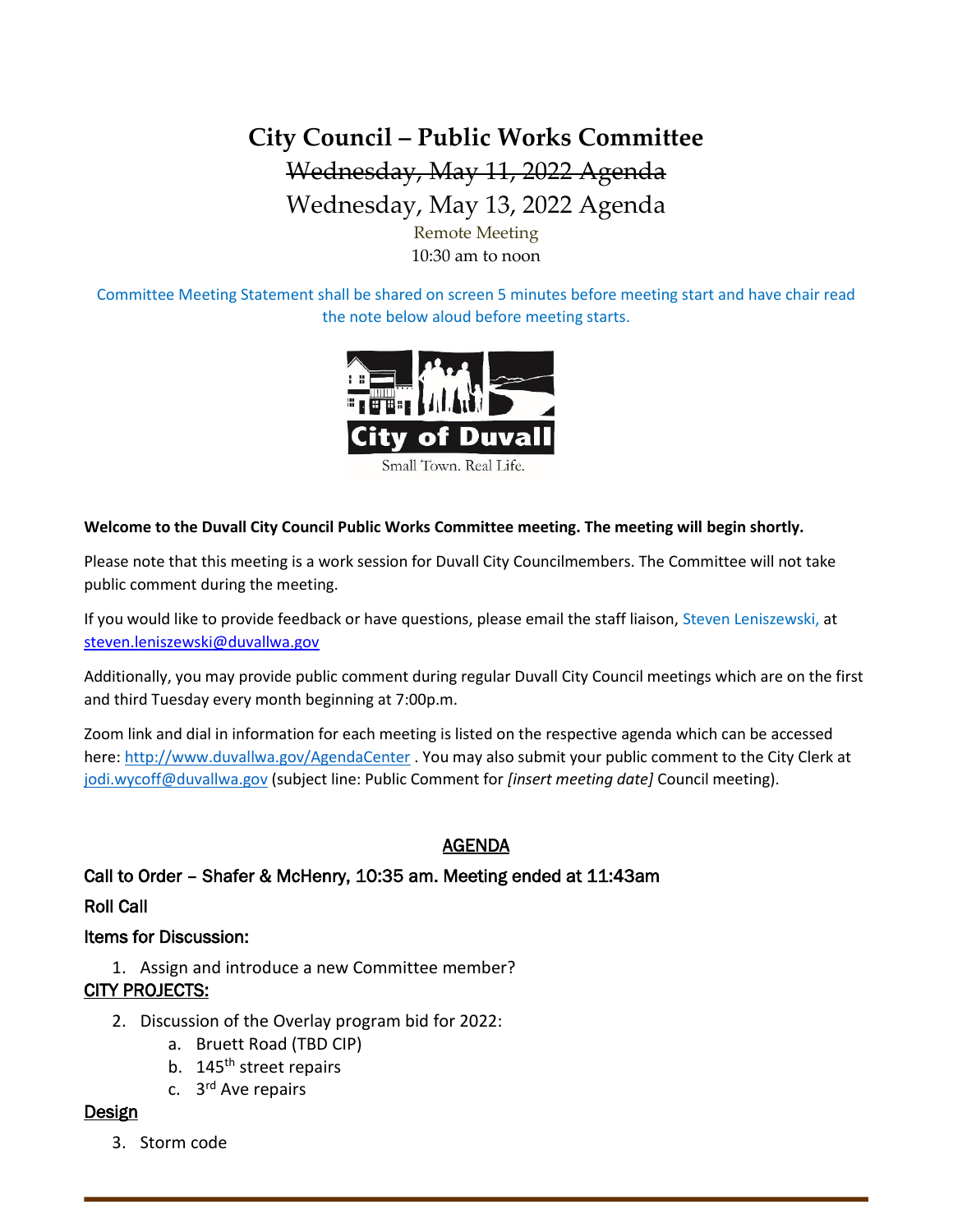- 4. 6-year TIP
- 5. WWTP Update:
	- a. 4<sup>th</sup> train MBR contract
	- b. Construction cost updates

## PW Admin (Other)

- 6. Final Plats:
	- a. RioVista
	- b. Sunset Court
	- c. 65 degrees

## Good of the Order

7. Items:

## Parking lot agenda Items:

- Storm Drainage pond and storm water management theory. "Big Picture" discussion
- Main Street CIP I-1, \$1,978,000 TIF eligible
	- o Woodinville Duvall Road and Main Street Intersection
	- o Options?
	- o Next steps
	- o Staff operational efficiencies with WSDOT
	- o Update controller
	- o Update signal sensors
	- o Integrate into ITS
- Coordinate with King County -Signal coordination with KC
- Frisbee Golf
- Reserve policy update / FAC
- Automated Meter Reading
- Parametrix WWTP  $4<sup>th</sup>$  Train
- Parks worker wages (Salary study)
- WWTP maintenance worker
- ARPA
- AMR I'd like to schedule a provider to present to us. Ok?

The public is welcome to attend this remote meeting, but no public comment will be allowed. **Remote meeting information can be found on the following page.**

Join Zoom Meeting

Topic: PW Committee Time: May 11, 2022 10:30 AM Pacific Time (US and Canada)